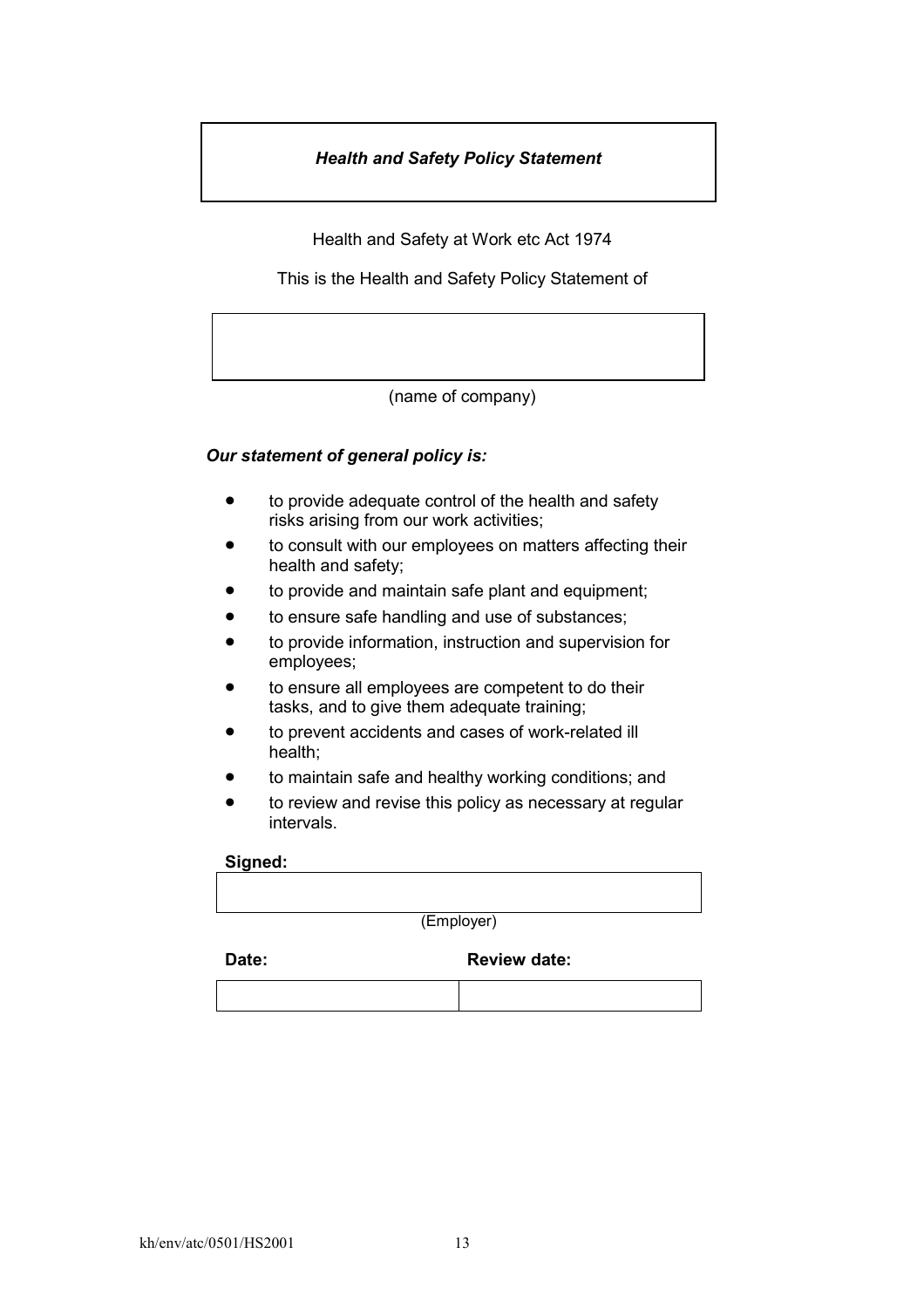## *RESPONSIBILITIES*

- **1** Overall and final responsibility for health and safety is that of
- **2** Day-to-day responsibility for ensuring this policy is put into practice is the responsibility of:
- **3** To ensure health and safety standards are maintained/improved, the following people have responsibility in the following areas

| <b>Name</b> | Responsibility |  |
|-------------|----------------|--|
|             |                |  |
|             |                |  |
|             |                |  |
|             |                |  |
|             |                |  |
|             |                |  |
|             |                |  |
|             |                |  |
|             |                |  |
|             |                |  |
|             |                |  |

- **4** All employees have to:
	- co-operate with supervisors and managers on health and safety matters;
	- not interfere with anything provided to safeguard their health and safety;
	- take reasonable care of their own health and safety; and
	- �� report any health and safety concerns to an appropriate persons (as detailed in this policy statement).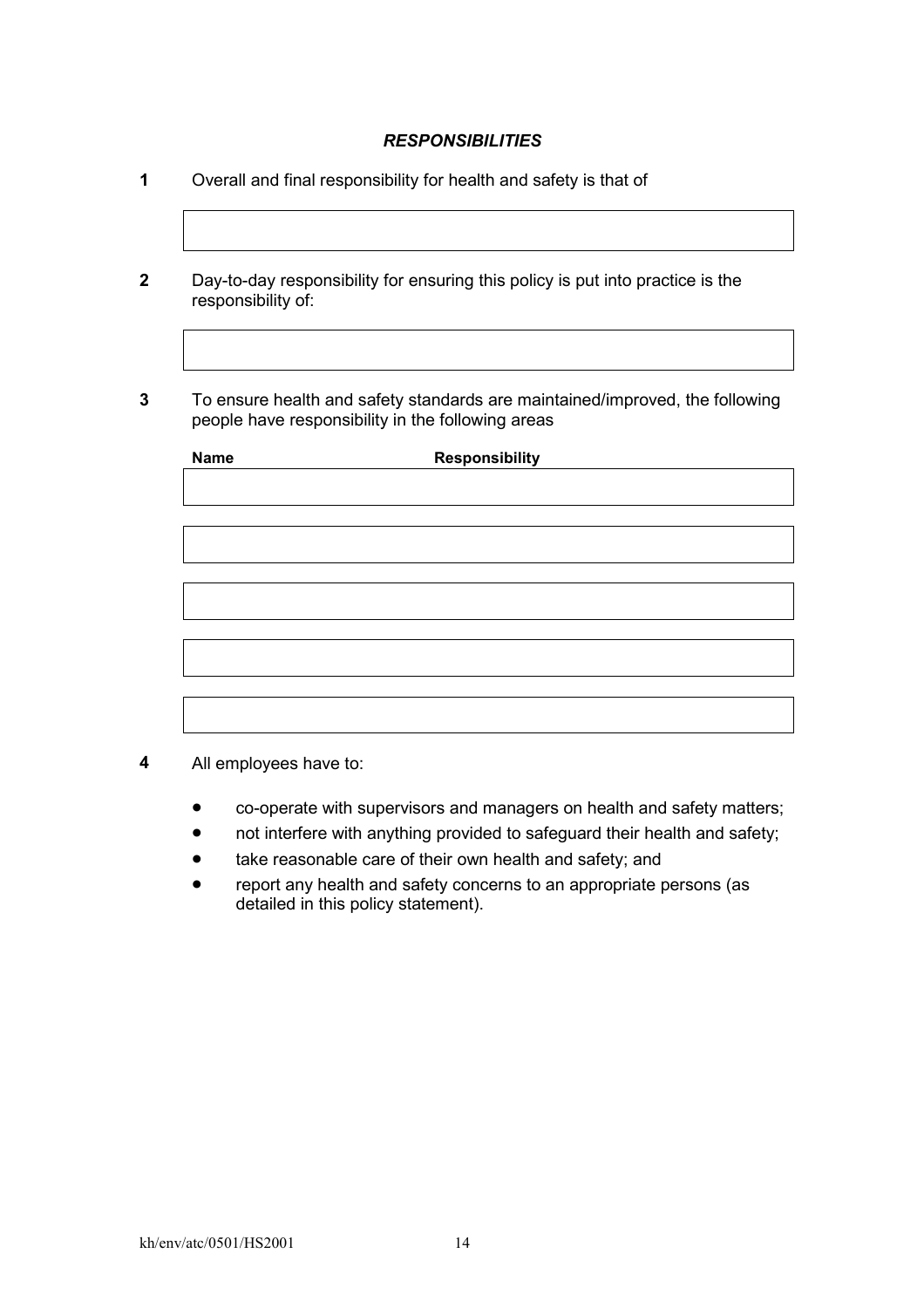# *Health and Safety risks arising from our work activities*

Remember – Risk Assessment is explained in Section 3

- �� Risk assessments will be undertaken by
- �� The findings of the risk assessments will be reported to
- Action required to remove/control risks will be approved by

- will be responsible for ensuring the action required is implemented
- will check that the implemented actions have removed/reduced the risks.
- Assessments will be reviewed every

or when the work activity changes, whichever is soonest.

Copies of the documented Risk Assessments are available from:

A Blank Risk Assessment Template can be found in Appendix 6

 $\bullet$ 

 $\bullet$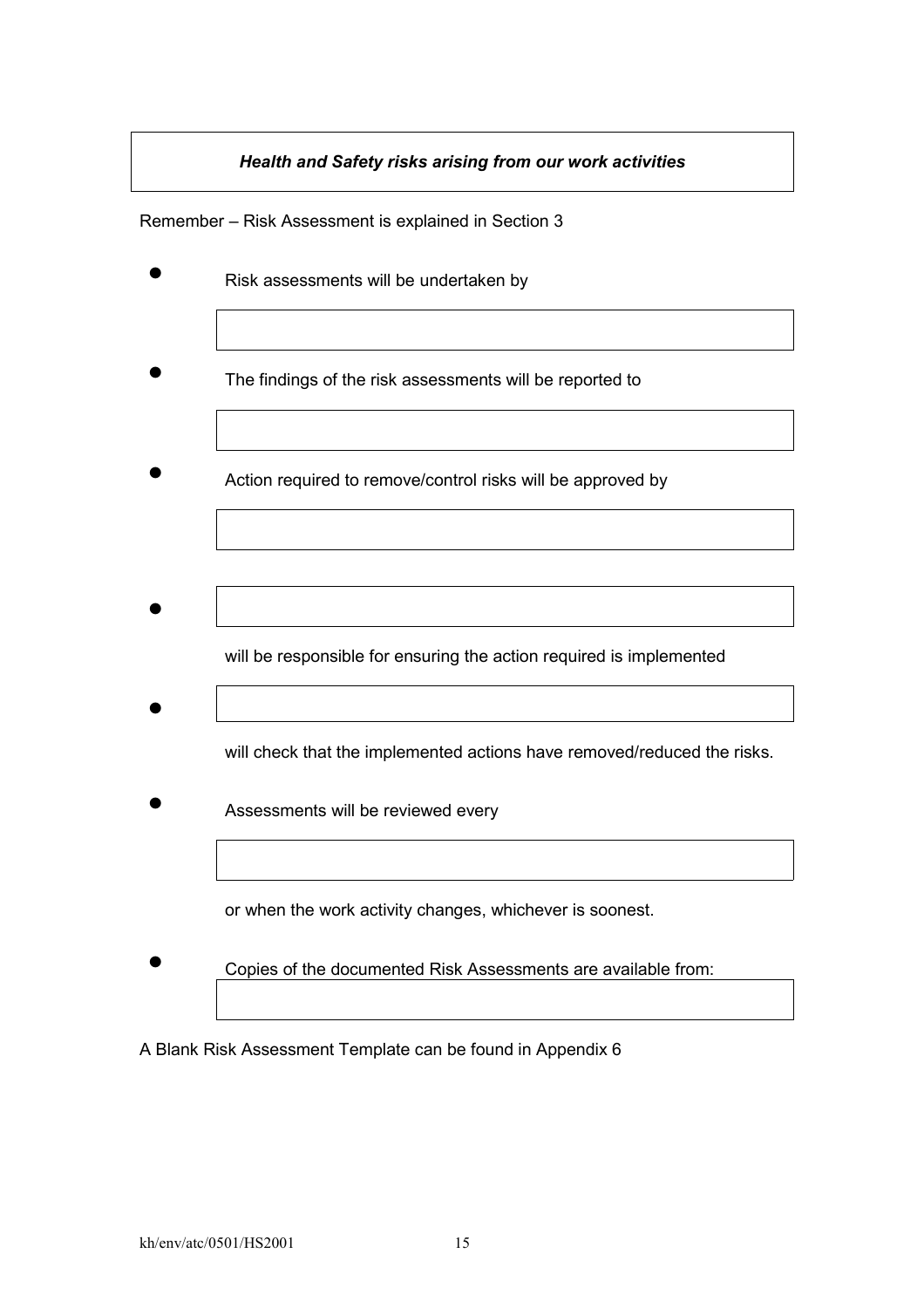## *Consultation with employees*

�� Employee representatives are (An employee appointed by a Trade Union or the employee)

�� Consultation with employees is provided by (Regular meetings i.e. weekly, monthly)

**N.B.** Employee Representatives are a valuable asset to managing health and safety in a workplace. Their appointment will help you communicate with the workforce, something that can be difficult to do but the benefits are worthwhile. There is no point spending resources on safety equipment that is not used because it is uncomfortable. Earlier consultation could have prevented this type of situation.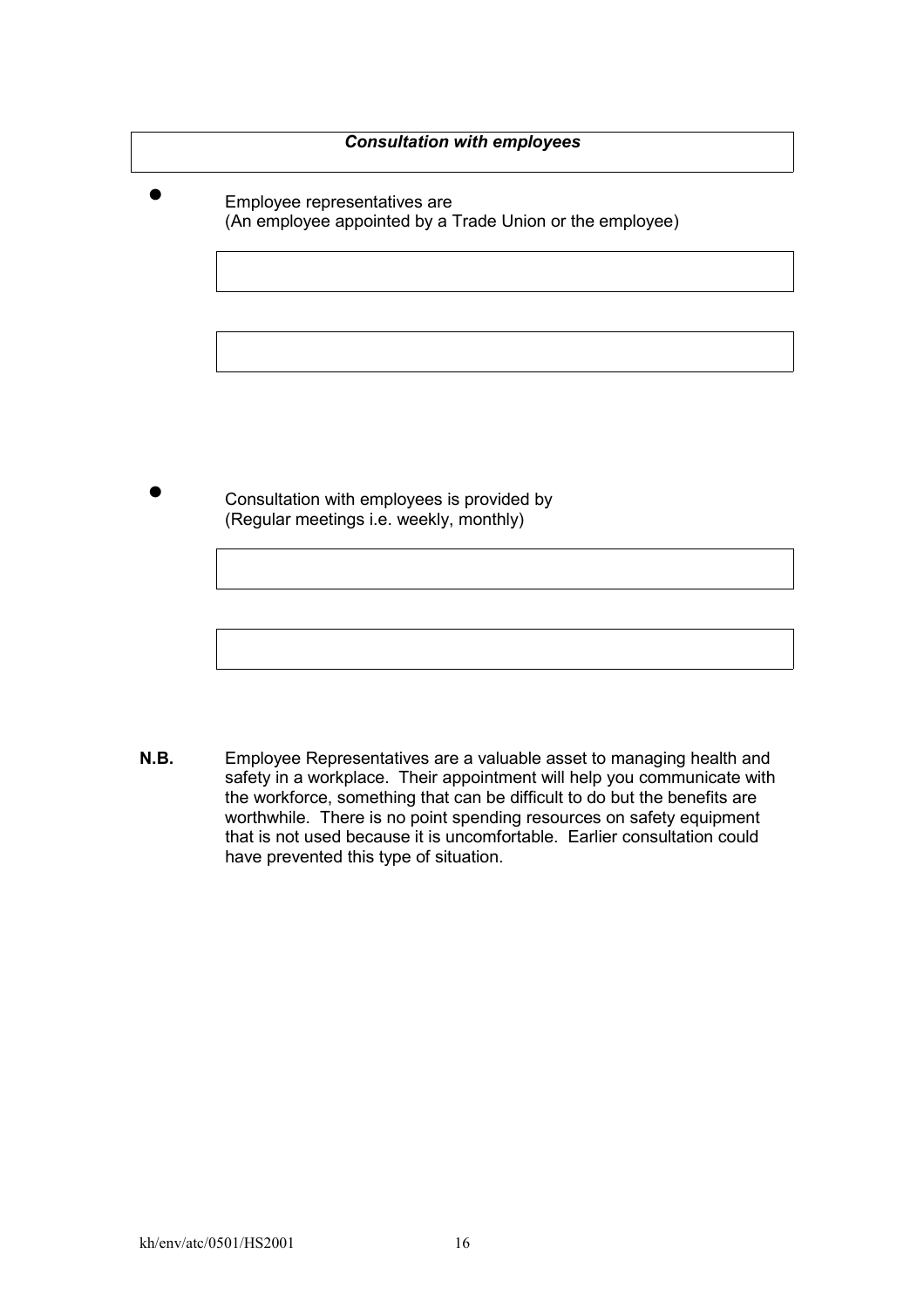# *Safe plant and equipment*

Refer to Section 11 for guidance

 $\bullet$  $\bullet$  $\bullet$  $\bullet$ will be responsible for identifying all equipment/plant needing maintenance. will be responsible for ensuring effective maintenance procedures are drawn up. will be responsible for ensuring that all identified maintenance is implemented. Any problems found with plant/equipment should be reported to

will check that new plant and equipment meets health and safety standards before it is purchased.

A Safety Checksheet can be found in Appendix 7.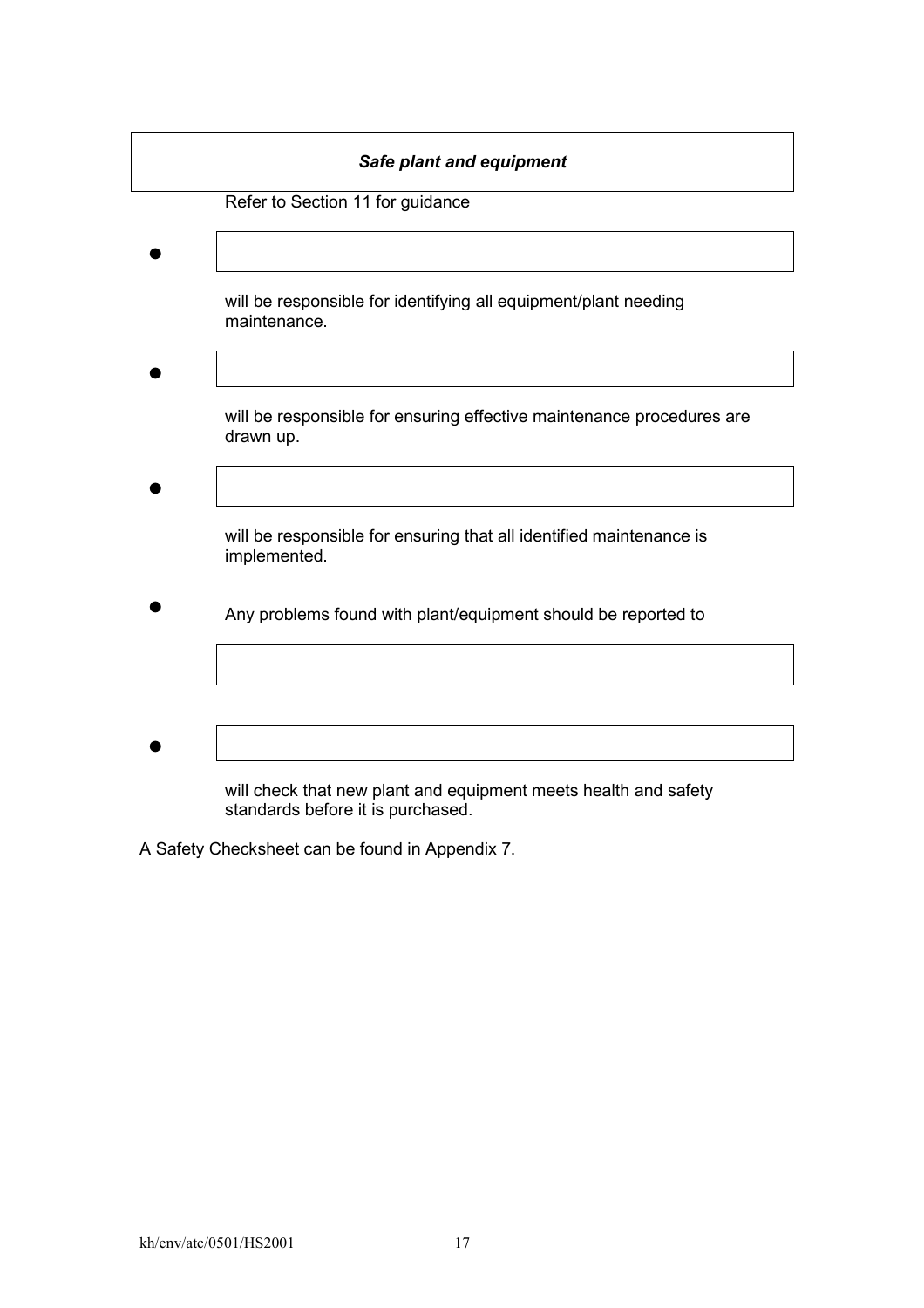# $\bullet$  $\bullet$  $\bullet$  $\bullet$  $\bullet$ *Safe handling and use of substances*  Refer to Section 9 for further explanation will be responsible for identifying all substances which need a COSHH assessment. will be responsible for undertaking COSHH assessments. will be responsible for ensuring that all actions identified in the assessments are implemented. will be responsible for ensuring that all relevant employees are informed about the COSHH assessments. will check that new substances can be used safely before they are purchased. Assessments will be reviewed every

or when the work activity changes, whichever is soonest.

A COSHH assessment template can be found in Appendix 4.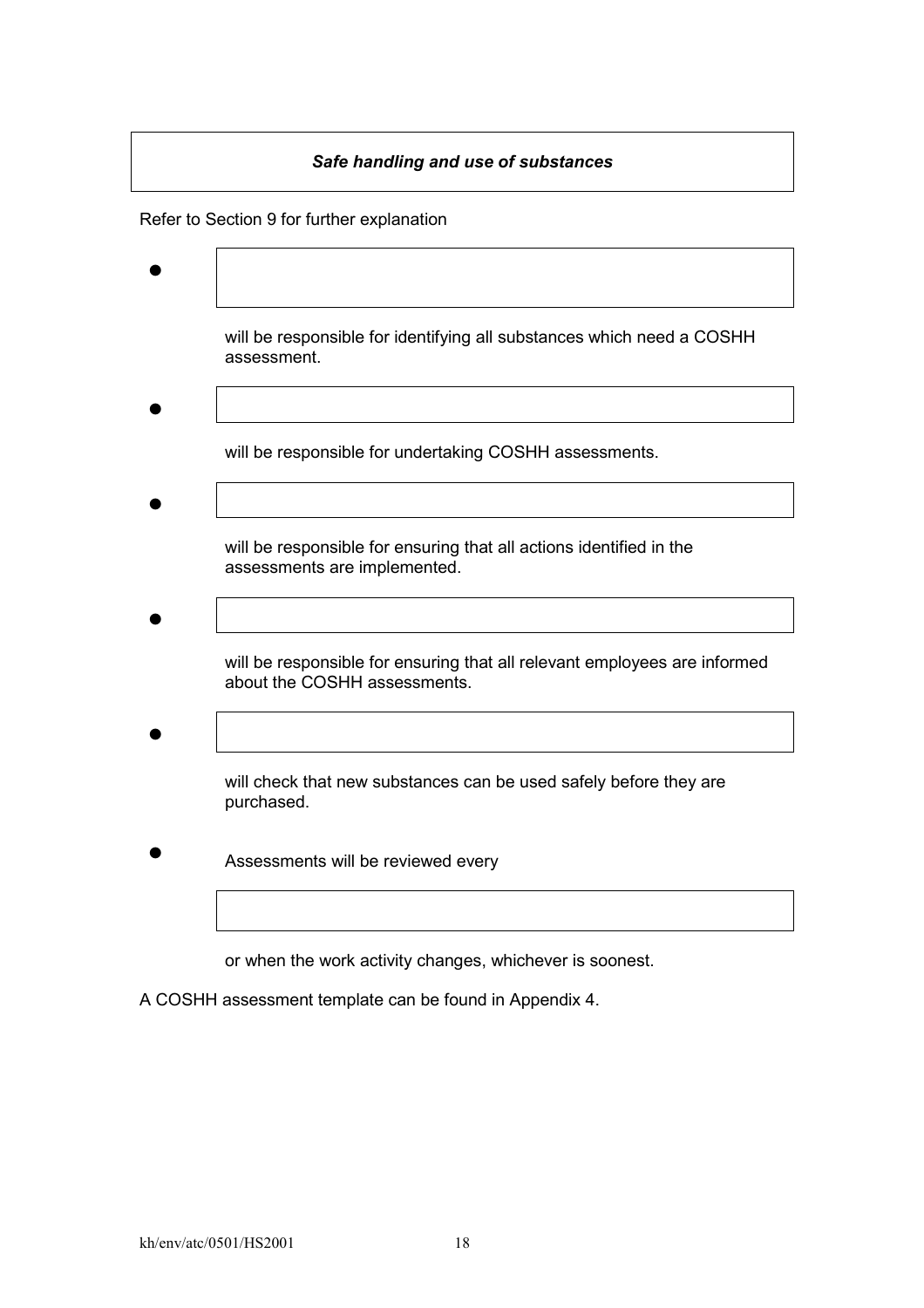## *Information, instruction and supervision*

- �� The Health and Safety Law poster is displayed at/leaflets are issued by
- Health and safety advice is available from
- Supervision of young workers/trained will be arranged/undertaken/monitored by
- $\bullet$

is responsible for ensuring that our employees working at locations under the control of other employers, are given relevant health and safety information.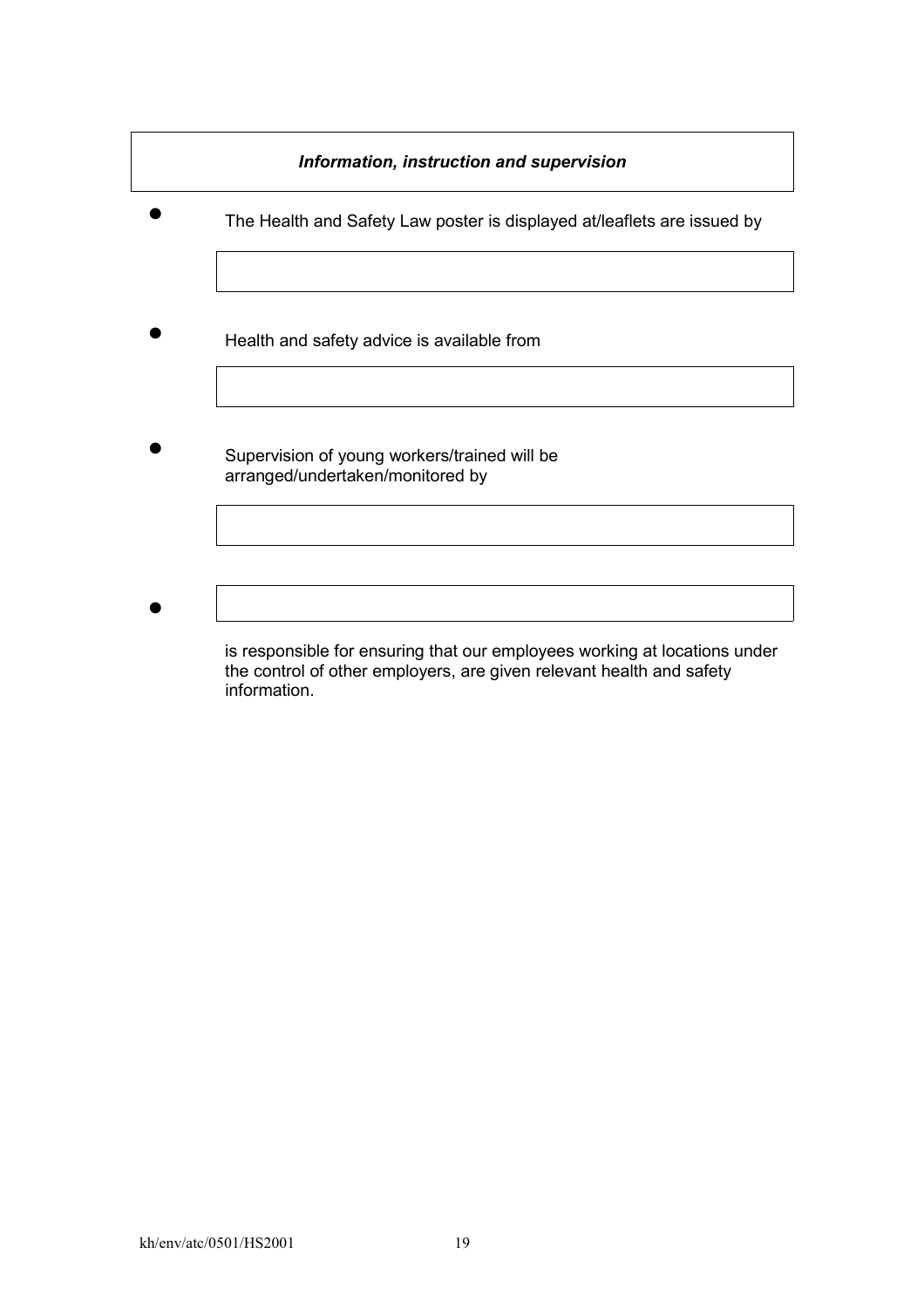## *Competency for tasks and training*

- �� Induction training will be provided for all employees by
- �� Job specific training will be provided by
- Specific jobs requiring special training are

- Training records are kept at/by
- �� Training will be identified, arranged and monitored by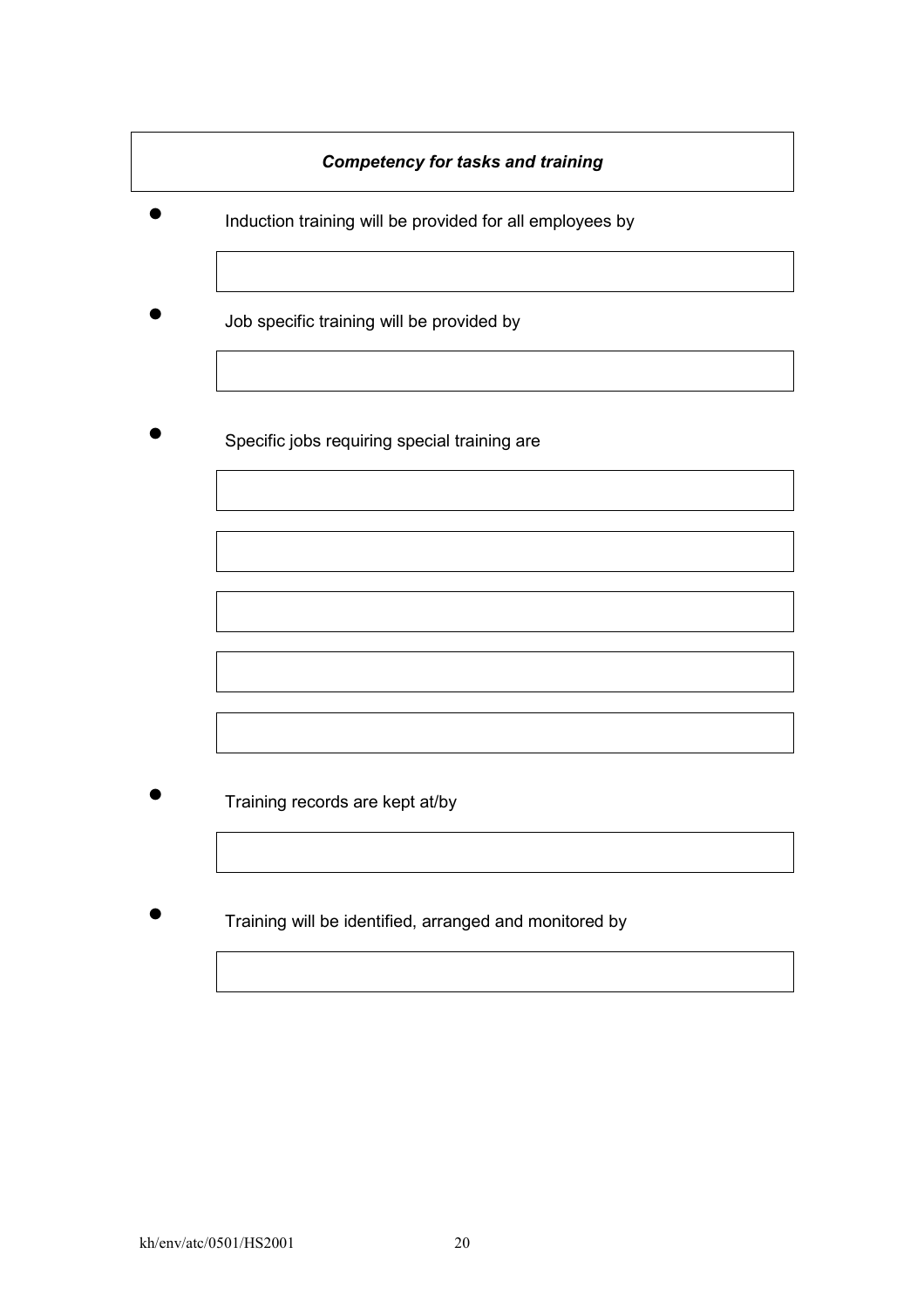## *Accidents, first aid and work-related ill health*

Health surveillance is required for employees doing the following jobs Examples – asbestos strippers.

- �� Health surveillance will be arranged by
- Health surveillance records will be kept by/at
- The first aid box(es) is/are kept at (See Section 8)
- The appointed person(s)/first aider(s) is/are
- All accidents and cases of work-related ill health are to be recorded in the accident book. The book is kept by/at (Section 5)
- $\bullet$

is responsible for reporting accidents, diseases and dangerous occurrences to the enforcing authority.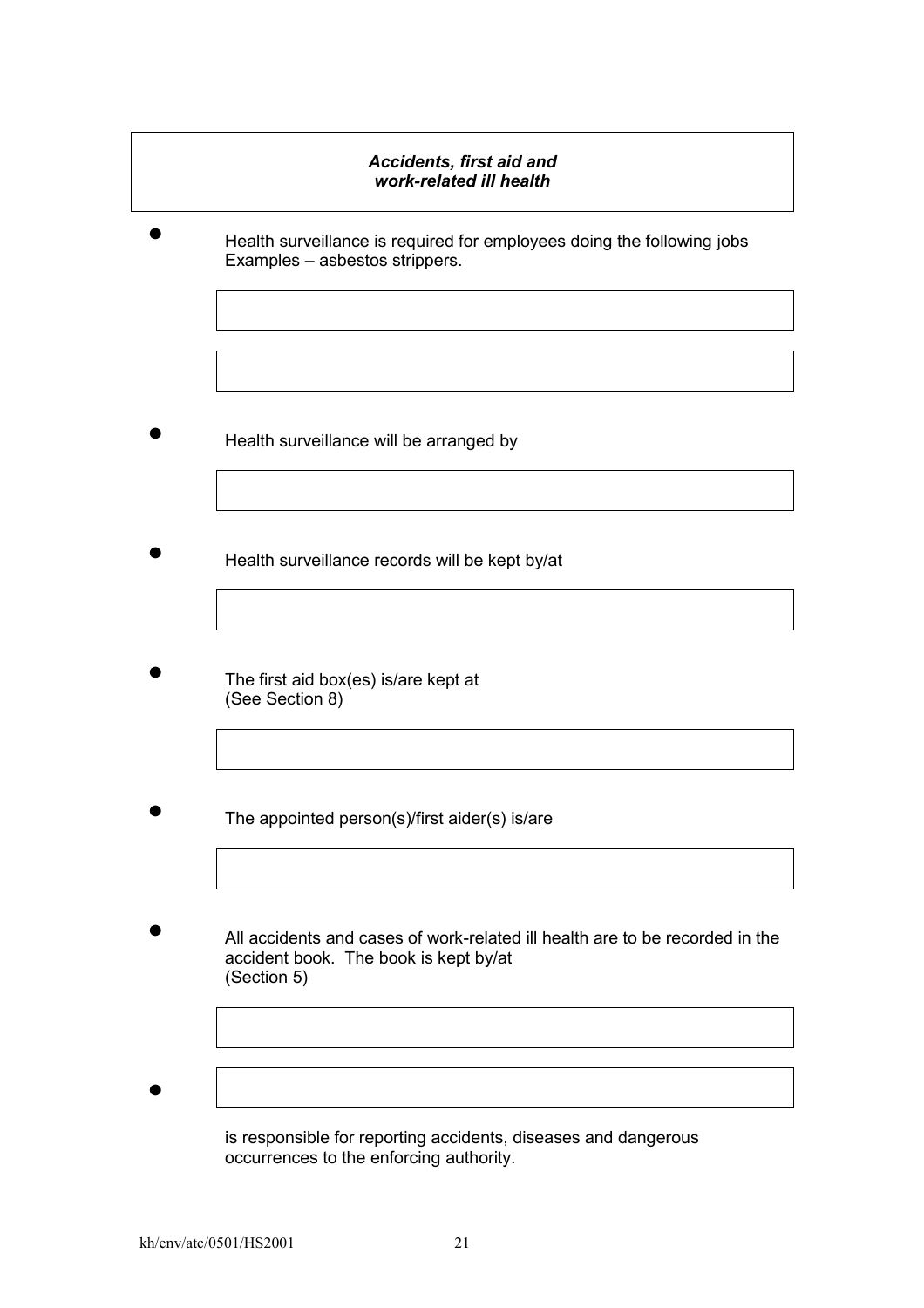| <b>Monitoring</b>                                                                                     |  |  |
|-------------------------------------------------------------------------------------------------------|--|--|
| To check our working conditions, and ensure our safe working practices<br>are being followed, we will |  |  |
|                                                                                                       |  |  |
|                                                                                                       |  |  |
|                                                                                                       |  |  |
|                                                                                                       |  |  |
|                                                                                                       |  |  |
|                                                                                                       |  |  |
|                                                                                                       |  |  |
| is responsible for investigating accidents.                                                           |  |  |
|                                                                                                       |  |  |
| is responsible for investigating work-related causes of sickness absences.                            |  |  |
|                                                                                                       |  |  |
| is responsible for acting on investigation findings to prevent a recurrence.                          |  |  |